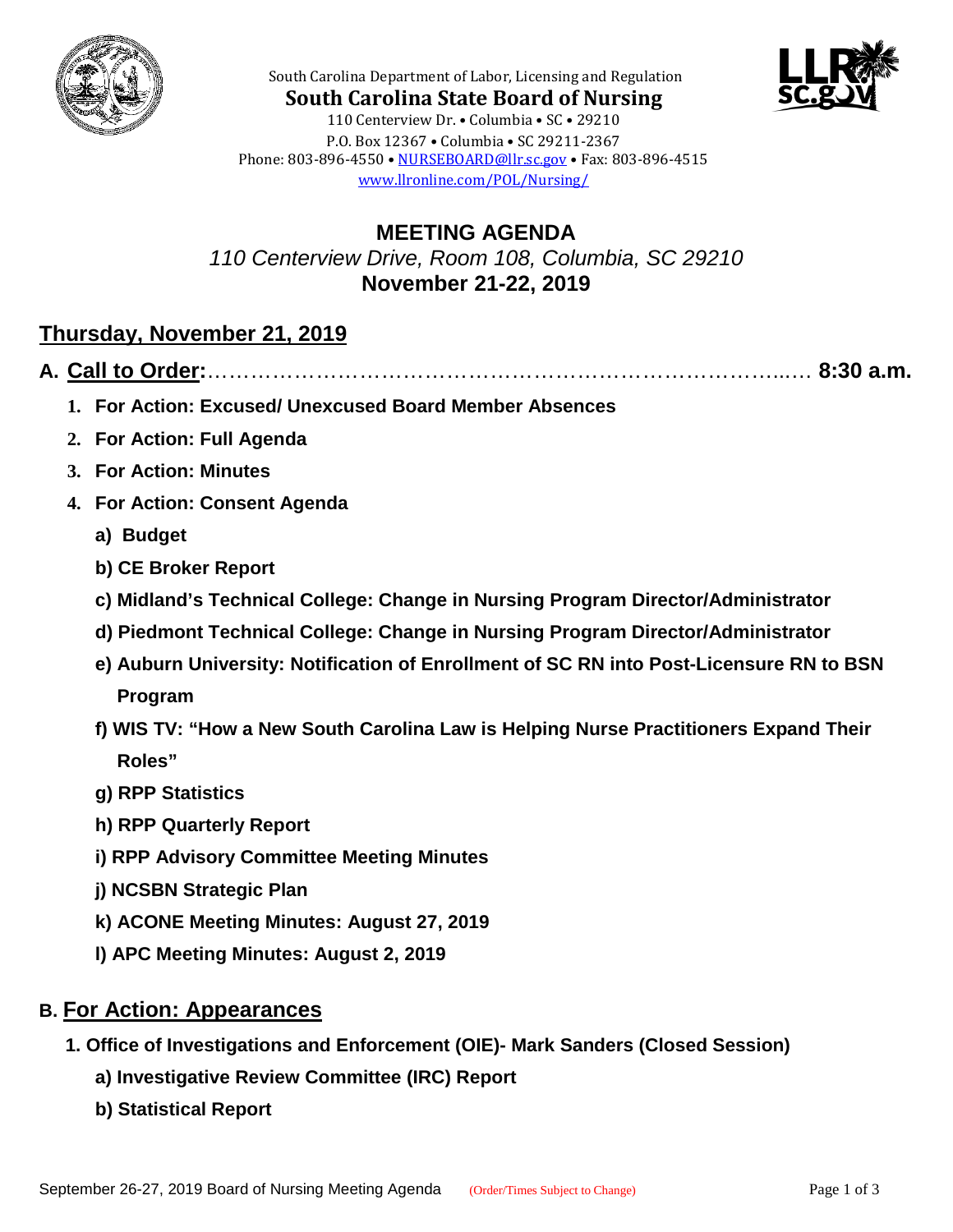**2. Hearings/Discipline (Confidential/Closed Session): Office of Disciplinary Counsel**

| $•2018-321$   | $•2017 - 153$ | $•2018 - 600$       | $•2018-618$   |
|---------------|---------------|---------------------|---------------|
| $•2016-373$   | $•2016 - 274$ | •2018-403 & 2019-10 |               |
| $•2017 - 476$ | $•2018 - 605$ | $•2017 - 614$       | $•2016 - 472$ |
| $•2019-216$   | $•2017-109$   | $•2018-289$         | $•2018-649$   |
| •2016-702     | $•2017-132$   | $•2017 - 625$       |               |

- **3. Administrator Review Report, Office of Disciplinary Counsel**
- **4. Waived Final Order Hearing Report, Office of Disciplinary Counsel**

| $•2015 - 240$ | $•2015 - 247$ | $•2015 - 318$ | •2018-368 |
|---------------|---------------|---------------|-----------|
|               |               |               |           |

### **E. Adjournment for the Evening**

## **FRIDAY, NOVEMBER 22, 2019**

- **G. For Action: Appearances**
- **1. Application/Office of Compliance Appearances (Confidential/ Closed Session)-**
	- **Board of Nursing Compliance Staff**
	- **•Applicant One •Applicant Two •Applicant Three**
- **2. Nominations for Board of Nursing Committees**
- **3. Education Appearances**
	- **a) Fortis College- Online Courses via Distance Education**
- **4. Scope of Practice Decision Tree**

#### **H. Reports/Discussion Topics:** *(May also be taken up before, between and after appearances)*

- **1. Practice Report** *(For Discussion/Action)*
	- **a) Updates from the Nursing Practice and Standards Committee:**
		- **1. Formulation of New Position Statements: "Registered Nurses Compounding Medications" and "Practicing at Level Other Than Highest Licensure/Approval/Recognition"**
		- **2. Review of Advisory Opinions: #1, #6, #8, #9A, #10, #14, #15, #16, #17, #18, #26, #36, #38, #40, #49, #64**
		- **3. Revision of Advisory Opinions: #13, #22, #23, #34, #46, #52**
- **2. Administrator's Report** *(For Discussion/Action)*